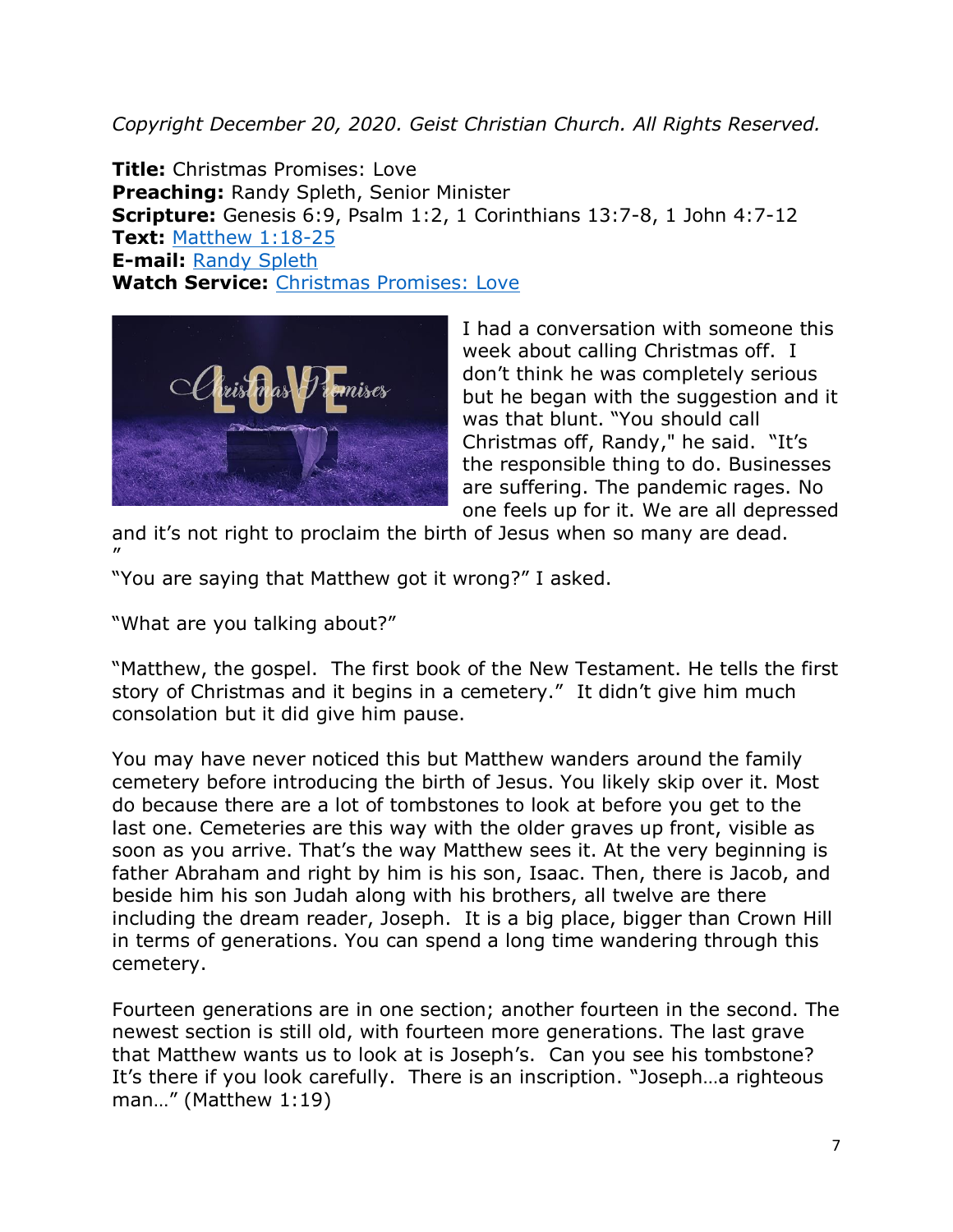I don't know what you want on your tombstone but this inscription says a lot. I'm not sure I'd want righteous. Righteous has fallen on hard times. It is often used to insult someone who acts judgmental, "You righteous so and so." A number of years ago, urban slang tried to redeem righteous as an expression as something amazing and cool. It came out of the surfing community. Dude that was a righteous wave. For a short time, it gained a footing in youth culture. Pizzas and songs, hero and athletics can be righteous. That's a righteous pie. That's a righteous play. Alas, it is no longer in the lexicon. But in the Bible, righteous is something very different.

Being righteous in scripture is someone who is committed to walk with God and keep the Law. In Bible times, everyone knew this. Noah is the first. "Noah was a righteous man, blameless in his generation; Noah walked with God" (Genesis 6:9) The Psalms are filled with descriptions of the righteous with the most famous description found in the very first Psalm. Someone who is righteous and "…their delight is in the law of the Lord, and on his law, they meditate day and night." (Psalm 1:2) This describes Joseph. He meditates day and night on God's Word. He studied it, reflected on it, and wrestled with it until he embodied the word. He walked his talk and was known for it. When he went down the streets of Nazareth, people looked at him with respect, pointed to him, and said, "Joseph is a righteous man." It is an amazing description given the way things went down. A righteous man does without fail, what the Torah says to do. He doesn't bend the rules and that means, during betrothal, he doesn't sneak around with Mary before marriage.

Then Mary comes to him and says, "I've got some bad news and some good news. The bad news is I'm pregnant but the good news is I've been faithful to you. An angel came to see me and told me that I was going to have a miracle baby. The Holy Spirit conceived in me and the child will be the one promised by the prophets, the one whom we all hope for. I know it sounds impossible but "Nothing is impossible for God."

Can you imagine Joseph's struggle? Pregnant? An angel? A virgin birth? No way. He has to make a decision and he agonizes over it. I know Matthew doesn't say that but that's what a righteous man would do. He'd try to understand what the Torah told him to do. His first option was to report Mary. Make it public. If he did, according to Deuteronomy 22, she could be stoned to death. That's what the letter of the law suggested. She was pregnant, the child wasn't his, it was an open and shut case.

The second option was to quietly call off the engagement, divorce her. Mary's life would be spared, but their life together would be over. Other men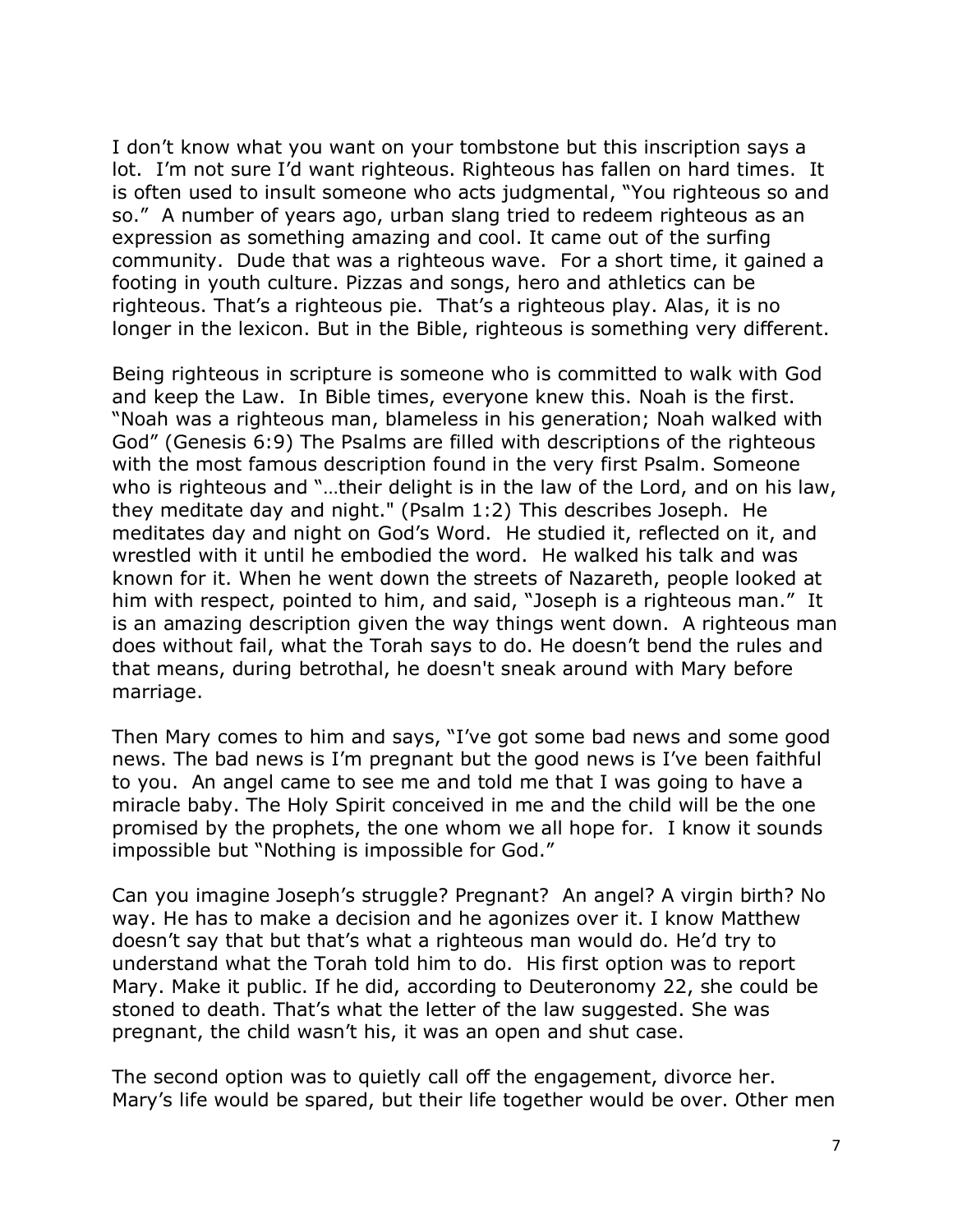had done it. It was common in the first century. The law to stone was so cruel that men began quietly dismissing their wives or fiancées for adultery. It was a lesser punishment than death but still serious. Then Joseph would be free to marry another and put that whole mess behind him.

The third option was to go ahead and marry her, to respond to her with love and grace, to accept her whether or not he believed her story about a miraculous conception. That was the toughest choice but it is one that I like to think Joseph considered. This option would tarnish his reputation. People would talk and they would no longer think that Joseph was a righteous man.

You know this story so you know his decision "…unwilling to expose her to public disgrace, (he) planned to dismiss her quietly." (Matthew 1:19) Divorce her, the second option. A betrothal was a legal act at that time, so to end it required an act of divorce. That way he could minimize her suffering but maintain his status as a righteous man.

That was his plan but God had something different in mind and reveals it to Joseph in a dream. In the dream, he has a vision of an angel saying "Joseph, son of David, do not be afraid to take Mary as your wife, for the child conceived in her is from the Holy Spirit. She will bear a son, and you are to name him Jesus…" (Matthew 1:20c-21a). When Joseph wakes up, he remembers his dream. He doesn't put it aside as something odd or false. Like the one who he was named for in that ancient cemetery, the one who interpreted dreams for Pharaoh, Joseph interprets his dream and acts on it. He did what the angel commanded him to do. And what was that? He wasn't afraid. "Don't be afraid" Don't be afraid to take her as your wife. Don't be afraid to love Mary. That what you do when you marry, isn't it? You love. Don't be afraid to take Mary as your wife, to love her, to cherish her, in sickness and health, no matter what the circumstance, till death do you part. Don't be afraid to love. So, "…he took her as his wife, but had no marital relations with her until she had borne a son; and he named him Jesus." (Matthew 1:24c-25)

What do you make of this story? I'll tell you what I think. I think Joseph doesn't get his due. Joseph is too often the forgotten man of Christmas, put to the back of our nativity scenes or left out altogether. If he gets any billing at all, he is the quiet obedient carpenter who rushes through the streets of his home town trying to find a decent room for his wife who is in labor.

It does him a terrible disservice for Joseph is the first man in the New Testament to understand the nature of God. Because Joseph is righteous, because he knows God, Joseph knows that "…love is from God; everyone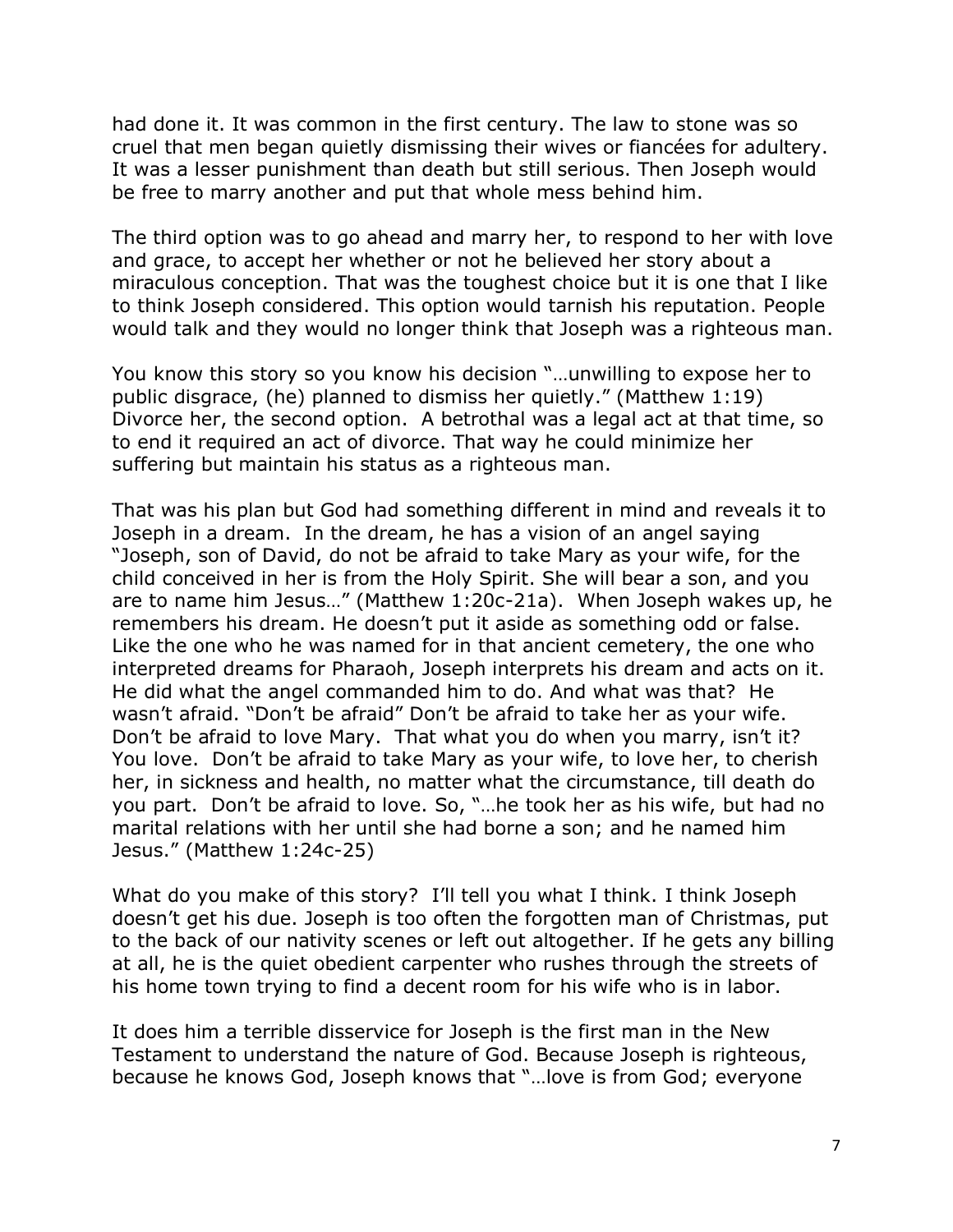who loves is born of God and knows God…for God is love." (1 John 4:7a, 8b)

The first living, breathing character in the New Testament is the last man in Matthew's cemetery. He presents him as a good, righteous man who acts in a remarkable way. He loves scripture and knows scripture but he reads it through a certain kind of lens, the lens of the nature of a God who is loving and kind. Therefore, he says, "I will not harm her, abuse her, expose her, shame her, ridicule her, or demean her value, her dignity, or her worth. I will protect her."<sup>1</sup> I won't be afraid to love because God is love.

That love carried Joseph for nine months and then, gave him the strength to make it from Nazareth to Bethlehem on that wonderful night when the cry of baby declared that God was with us, that God is Emmanuel. And I am confident as I am of anything in life, that when Joseph wrapped his arms around the baby Jesus and looked into his face, all Joseph saw was love. Joseph experienced love, not just for Jesus but because of Jesus.

Joseph realized this truth. God doesn't love us because of what we do for Him. God doesn't love us because of our accomplishments. God doesn't love us because we are righteous. God loves us because we are His. On days when we make God proud, on days when we get on God's every last nerve, when we fail to live up to even the most basic Christian expectations. God loves us still. Despite it all, through it all, because when we are swaddled in God's arms, and God looks into our face, all God sees is love. This is why "God's love was revealed among us in this way: God sent his only Son into the world so that we might live through him." (1 John 4:9)

What does living through him mean? Joseph shows us. He loves. He loves Mary under the most difficult of circumstances and then he loves Jesus, loves him like his own son. His love was filled with mercy, compassion, kindness offered freely, without fear. This kind of love has power. It has the power to change hearts, to heal broken relationships, and to reconcile people and even nations. Love changes the one who receives it, but it also changes the one who gives it for "…if we love one another, God lives in us, and his love is perfected in us." (1 John 4:12)

God's love, perfected in us. God living in us. He's not just Emmanuel, God with us. He is God in us, dwelling inside us. That's an incredible thing to consider, isn't it? God's love inside of you. God's love, perfected in you, and you and me. What a gift to unwrap, what a gift to discover. It means that we all have a role in God's unfolding Christmas pageant of love. It means that every year when we take the baby Jesus into our arms and look in his